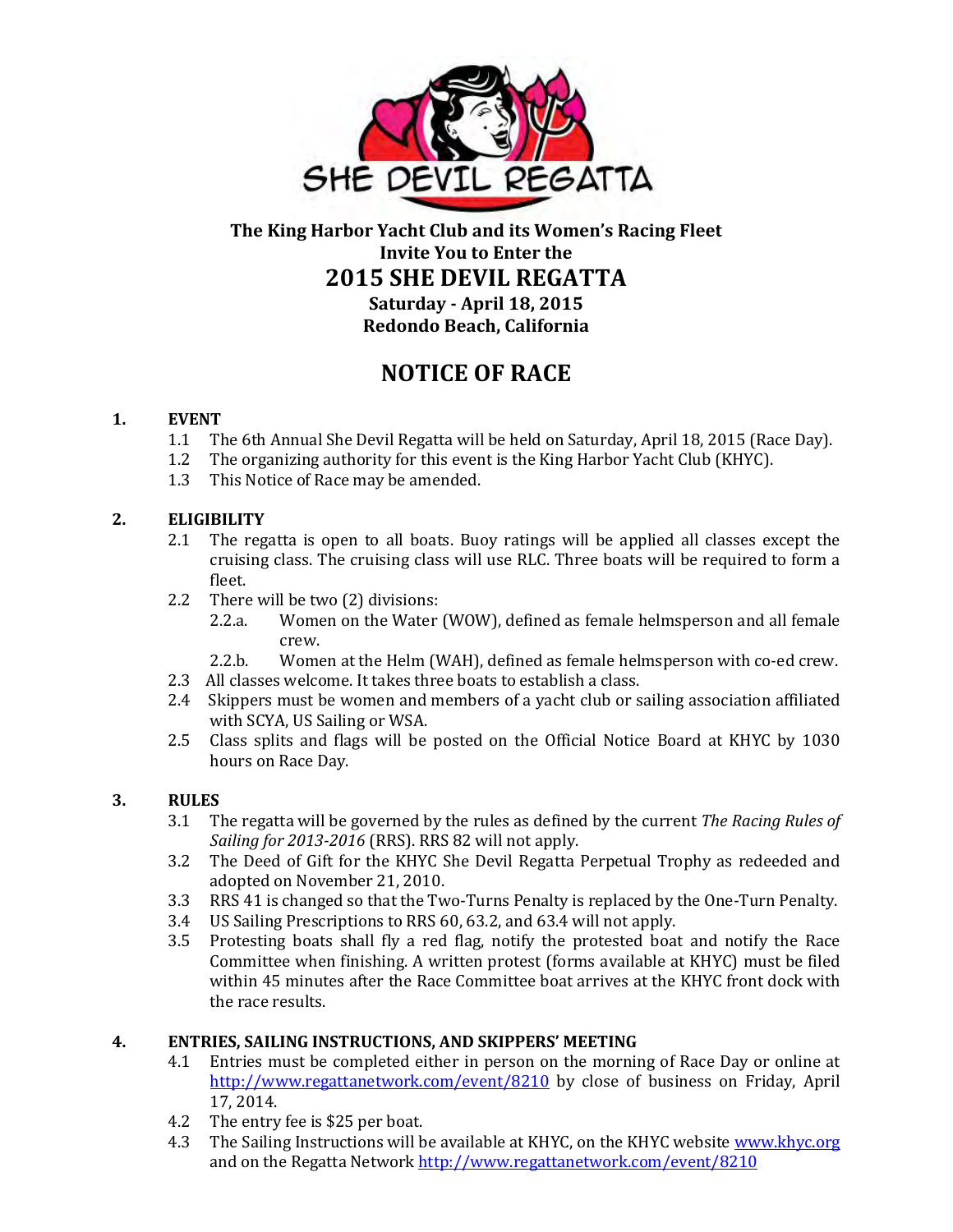4.4 There will be no Skippers' Meeting.

### **5. SCORING**

- 5.1 No race score will be excluded. This changes RRS A2.
- 5.2 The Low Point scoring system of RRS Appendix A.4 will apply as a single race event. Buoy ratings will apply with TOT scoring for each race for all classes except the cruising class. The cruising class will be scored RLC.
- 5.3 The Race Committee will attempt to run three (3) races but may, at its sole discretion, run fewer total races. At least one (1) race must be completed to constitute a regatta and award the individual and She Devil Perpetual Regatta trophies.

#### **6. RACING AREA AND COURSES**

- 6.1 The racing area will be in the area covered by the KHYC Race Mark Guide (rev. 12/2/2013) in the Santa Monica Bay, <http://www.khyc.org/racing/Mark-Guide.pdf> The number of racing areas, specific locations, and courses to be sailed will be provided in the Sailing Instructions posted on KHYC's website [www.khyc.org](http://www.khyc.org/) and on the Regatta Network<http://www.regattanetwork.com/event/8210> prior to Race Day. Copies of the race documentation will be posted on Race Day on the Official Notice Board located at KHYC on the first floor opposite the Race Committee Room. It is the responsibility of each competitor to check the Official Notice Board for any amendments or other notices.
	- 6.2 All boats shall sail by the Race Committee Boat prior to the first warning for the first race to be recognized as a starter. The first warning will be at 1155 hours.
	- 6.3 The finish line is the same as the start line for all races.
	- 6.4 While on the water, the Race Committee may communicate via VHF Channel 78 with competing boats, including starting penalties.

## **7. SCHEDULE**

7.1 The event schedule is as follows:

| 1000 hours | Registration Closes, Entries Due, Classes Established.                 |
|------------|------------------------------------------------------------------------|
| 1030 hours | Classes, amended Sailing Instructions, class flags and order of starts |
|            | posted at KHYC.                                                        |
| 1155 hours | Warning Signal for the First Race of the Day                           |
| <b>TBD</b> | <b>Subsequent Races to Follow</b>                                      |
| <b>TBD</b> | Event Reception at KHYC                                                |
|            |                                                                        |

- 7.2 A post-regatta awards ceremony will be held at KHYC on Race Day.
- 7.3 All participants are welcome in the KHYC Clubhouse before and after the races.
- 7.4 Participating boats are welcome to use the KHYC overnight guest dock and hoist facilities. Call Julie Coll (the Regatta Chairperson) or the KHYC Office for inquiries concerning guest dock reservations.

## **8. PRIZES**

- 8.1 The She Devil Regatta Perpetual Trophy will be awarded to the overall winner of the WOW division for both adult and junior.
- 8.2 Custody of the She Devil Regatta Perpetual Trophy will be awarded subject to the provisions of the KHYC She Devil Regatta Perpetual Trophy as redeeded and adopted on November 21, 2010.
- 8.3 Individual take home trophies will be awarded in each division and class according to the number of entrants per division and class.

## **9. DISCLAIMER OF LIABILITY**

Competitors participate in this event entirely at their own risk. See, RRS 4, Decision to Race. The organizing authority will not accept any liability for property damage,